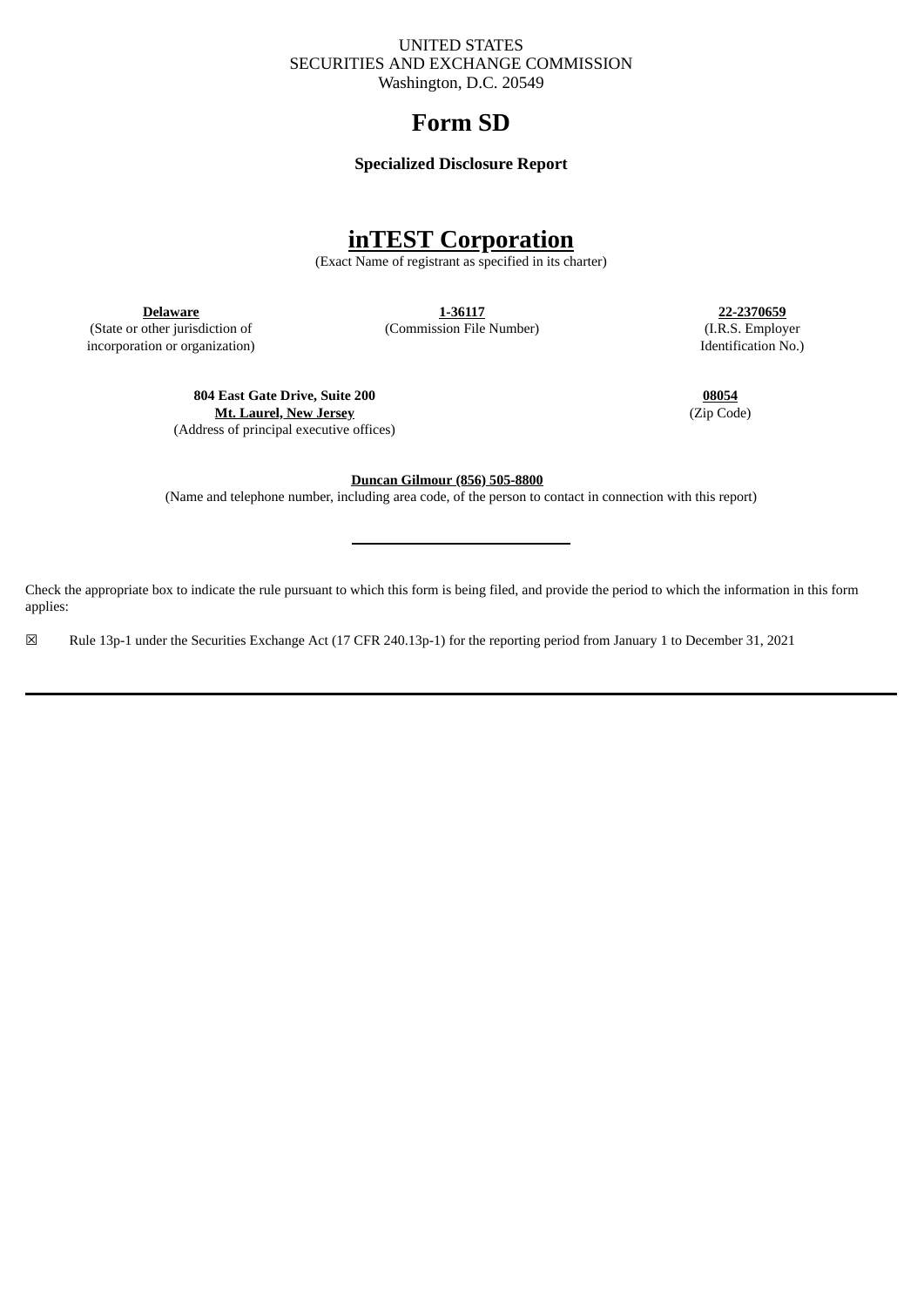# **Section 1 - Conflict Minerals Disclosure**

# **Item 1.01 Conflict Minerals Disclosure and Report**

This Form SD for inTEST Corporation (the "Company") is being filed pursuant to Rule 13p-1 under the Securities and Exchange Act of 1934, as amended, for the reporting period January 1, 2021 to December 31, 2021. The Company conducted an analysis of its products and determined that all of its products (the "Covered Products") contained one or more "conflict minerals" as defined in Item 1.01(d)(3) of Form SD. After conducting due diligence, the Company concluded that it could not yet determine whether or not the conflict minerals in the Covered Products originated in the Democratic Republic of the Congo or an adjoining country, as defined in Item 1.01(d)(1) of Form SD, or whether the conflict minerals were from recycled or scrap sources or were or were not from other conflict free sources. Consequently, we determined that these products are "DRC conflict undeterminable" as defined in Item 1.01(d)(5) of Form SD.

# Conflict Minerals Disclosure

The Company is filing herewith as Exhibit 1.01 its Conflict Minerals Report. The Conflict Minerals Report is publicly available at www.intest.com under "About – Conflict Minerals Report".

# **Item 1.02 Exhibit**

A copy of the Company's Conflict Minerals Report is filed as Exhibit 1.01 hereto.

## **Section 2** – **Exhibits**

### **Item 2.01 Exhibits**

The following exhibit is filed as required by Items 1.01 and 1.02 of this Form SD.

# **Exhibit No. Description**

1.01 Conflict Minerals Report of inTEST [Corporation](#page-3-0)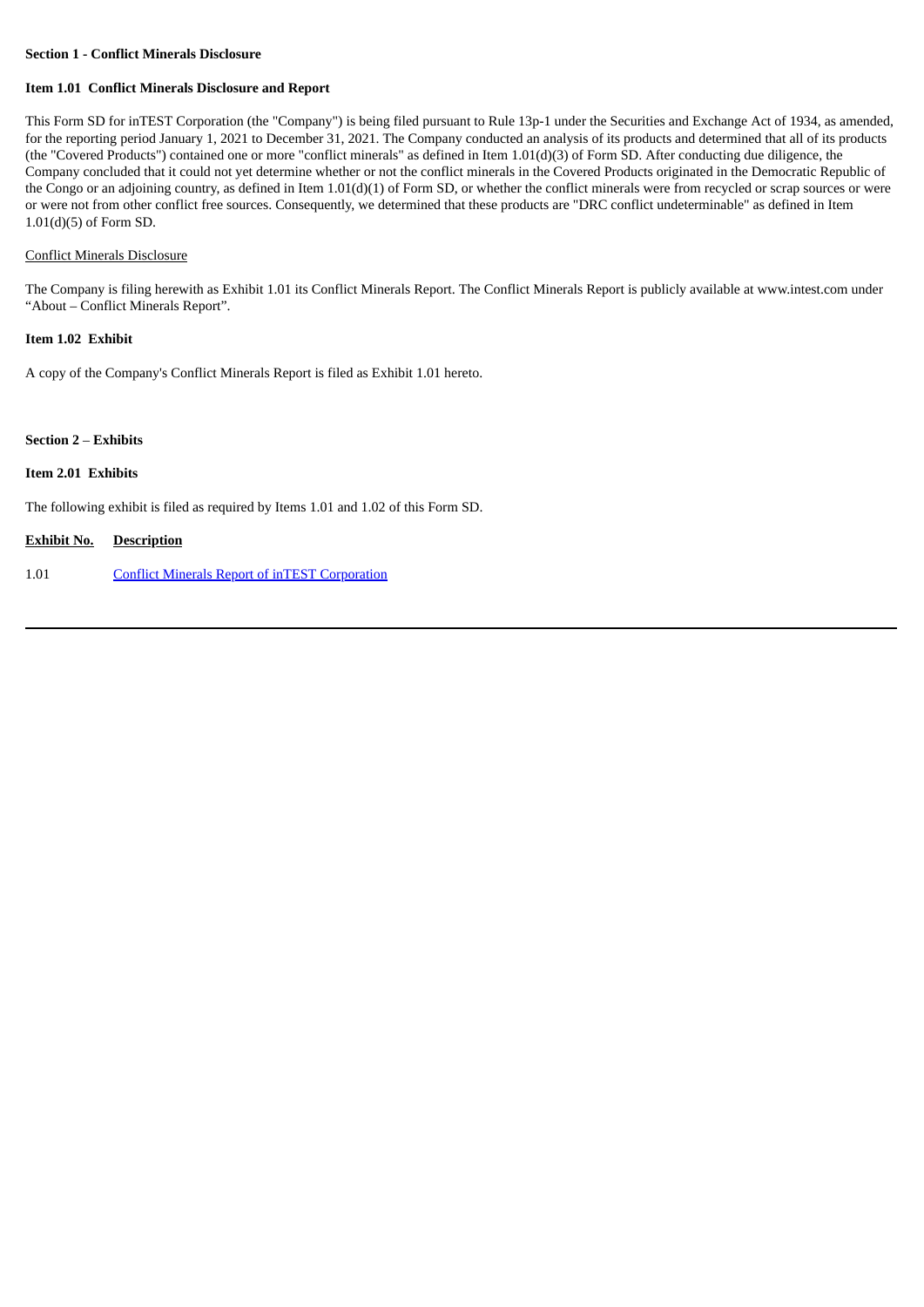# **SIGNATURE**

Pursuant to the requirements of the Securities Exchange Act of 1934, the registrant has duly caused this report to be signed on its behalf by the duly authorized undersigned.

# **inTEST CORPORATION**

By: /s/ Duncan Gilmour Date: May 26, 2022

Duncan Gilmour Chief Financial Officer, Treasurer and Secretary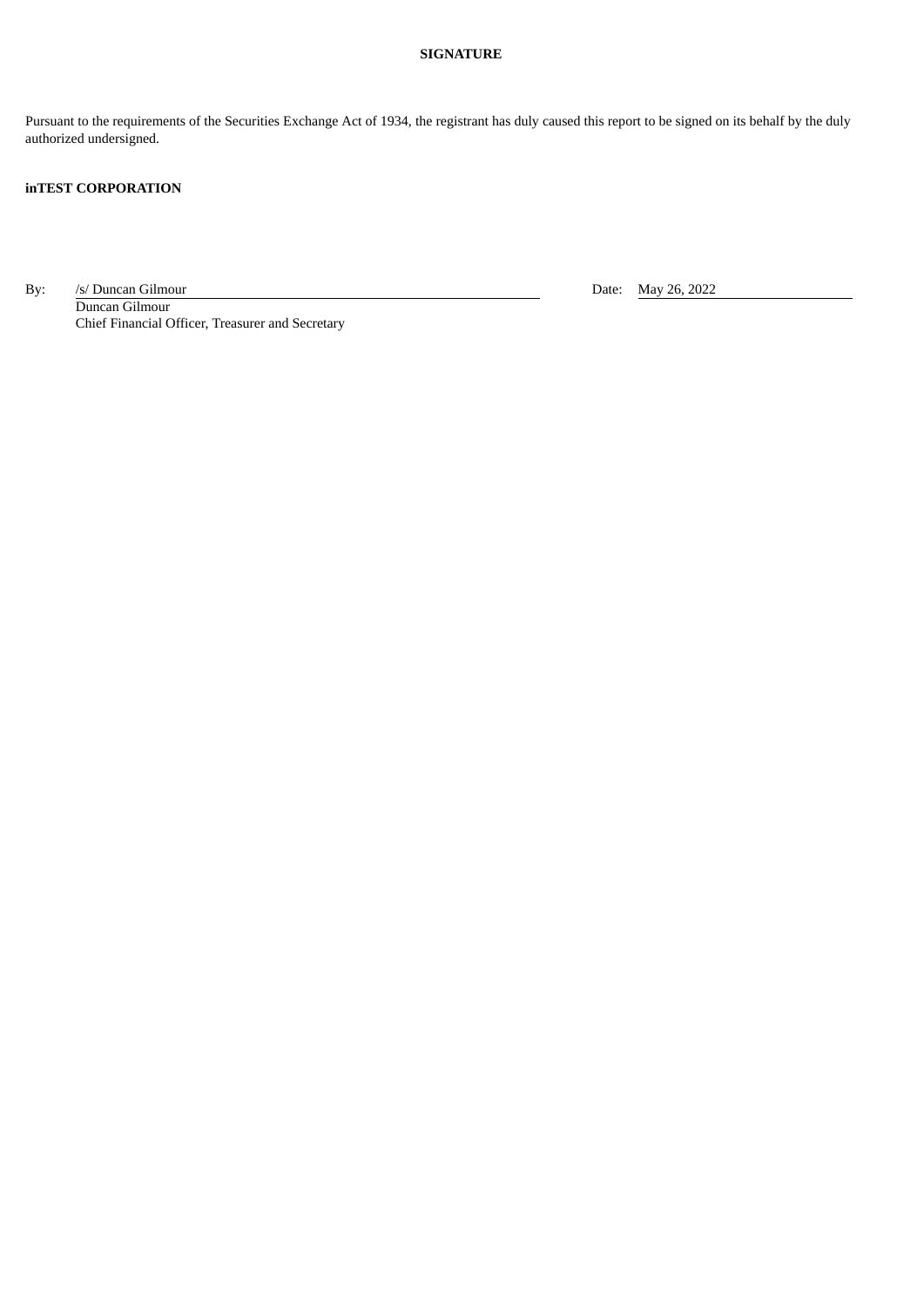# **inTEST Corporation Conflict Minerals Report For the Year Ended December 31, 2021**

<span id="page-3-0"></span>This Conflict Minerals Report ("CMR") of inTEST Corporation ("inTEST") for the year ended December 31, 2021 has been prepared pursuant to Rule 13p-1 (the "Rule") under the Securities Exchange Act of 1934, as amended. The Rule imposes certain reporting obligations on Securities and Exchange Commission (the "SEC") registrants when any conflict minerals are necessary to the functionality or production of a product manufactured by the registrant or contracted by the registrant to be manufactured (the "Covered Products"). Conflict minerals are defined as cassiterite, columbite-tantalite, gold, wolframite and their derivatives, which are limited to tin, tantalum and tungsten ("Conflict Minerals") for the purposes of this assessment. Tin, tantalum, tungsten and gold are also referred to in this report as "3TG".

If after conducting a reasonable country of origin inquiry ("RCOI") as required by SEC rules, a registrant has reason to believe that any of the Conflict Minerals in its supply chain may have originated in the Democratic Republic of the Congo ("DRC") or an adjoining country (the "Covered Countries"), or if it is unable to determine the country of origin of those Conflict Minerals, then the registrant must exercise due diligence with respect to the source and chain of custody of the Conflict Minerals. The registrant must annually submit a CMR to the SEC, as and when required, that, among other items, includes a description of those due diligence measures.

The report presented herein is not audited, as we have concluded that the Covered Products are "DRC conflict undeterminable", and therefore under SEC guidance, the CMR is not subject to an independent private sector audit. Our internet address is www.intest.com. This CMR will be posted on our website under the "About – Conflict Minerals Report" section as soon as reasonably practicable after it is filed with the SEC.

### **Description of inTEST's Products Covered by this Report**

Our product lines for the period covered by this CMR were classified in the following categories: "Thermal Products" and "Electromechanical Semiconductor Products" ("EMS Products"). All of our products were found to contain one or more of 3TG and are therefore considered Covered Products. Our Covered Products include:

# *Thermal Products*

ThermoChambers Thermal Platforms ThermoChuck Products Thermonics Products EKOHEAT Products EASYHEAT Products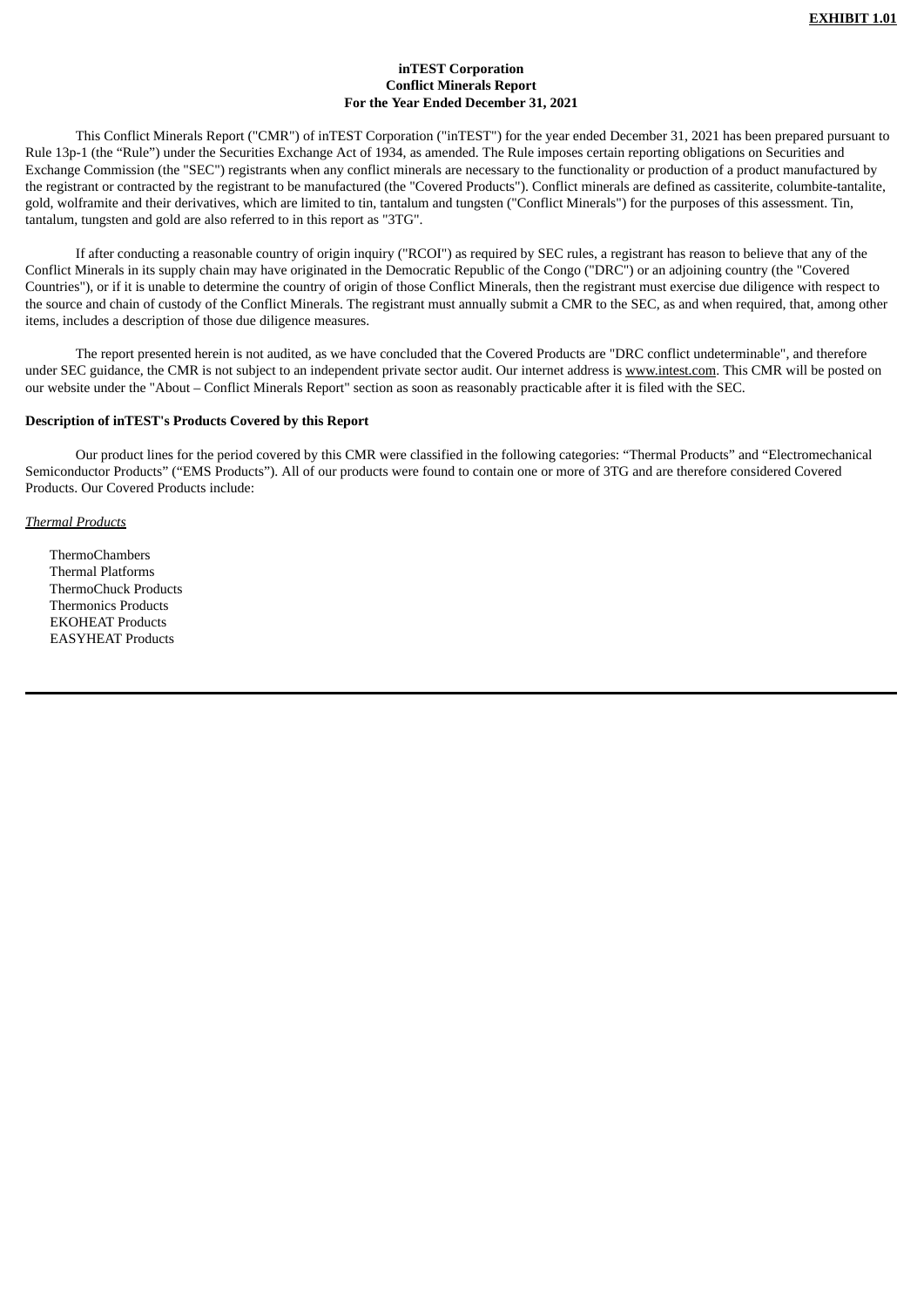Manipulator Products Docking Hardware Products Tester Interface Products

## **Supply Chain Overview**

Although our Covered Products contain some 3TG, inTEST does not purchase ore or unrefined Conflict Minerals from mines and is many steps removed in the supply chain from the mining of Conflict Minerals. We purchase materials used in our products from a large number of suppliers, who in turn may purchase from a large number of suppliers. We rely upon our suppliers to provide information on the origin of the 3TG contained in the component parts and materials supplied to us or, in some cases, the finished products we have manufactured by a third party ("Contract Manufacturers", and collectively with our suppliers of component parts and materials, "Suppliers"), including sources of 3TG that are supplied to them from their suppliers. While we have not adopted a formal Conflict Minerals policy, we have required that all our current Suppliers that supply component parts, materials and finished products to us that contain 3TG provide us with sourcing information.

# **Reasonable Country of Origin Inquiry**

We conducted an analysis of our Covered Products and found that some 3TG is contained in all of our Covered Products. As a result, we conducted in good faith a RCOI designed to determine if any 3TG originated in the Covered Countries and whether any of the 3TG may be from recycled or scrap sources. Our supply chain is complex, and there are many third parties in the supply chain between the ultimate manufacturer of the Covered Products and the original sources of 3TG. We do not directly purchase Conflict Minerals from mines, smelters or refiners. Therefore, we must rely upon our Suppliers to provide information regarding the country of origin of 3TG that are included in our Covered Products. Our Suppliers, in turn, must rely upon their suppliers to provide information necessary to this process, and so on until the downstream supplier is the purchaser of the Conflict Minerals from a smelter or refiner.

We have not yet received responses from all of our Suppliers that we contacted and, therefore, we cannot exclude the possibility that some of the Conflict Minerals may have originated in the Covered Countries, and we cannot make a determination whether the Conflict Minerals in the Covered Products were from recycled or scrap sources. As a result, we have concluded that our Covered Products are "DRC conflict undeterminable" as defined in Item 1.01(d)(5) of Form SD. It will take additional time for some of our Suppliers or the suppliers of our Contract Manufacturers to verify the origin of all the Conflict Minerals. Our RCOI primarily consisted of submitting the conflict minerals reporting template prepared by the Electronic Industry Citizenship Coalition and Global eSustainability Initiative ("EICC-GeSI") to all our Suppliers of our Covered Products manufactured in 2021. Responses received were reviewed for completeness, reasonableness and consistency, and we followed up with our Suppliers for corrections and clarifications as needed.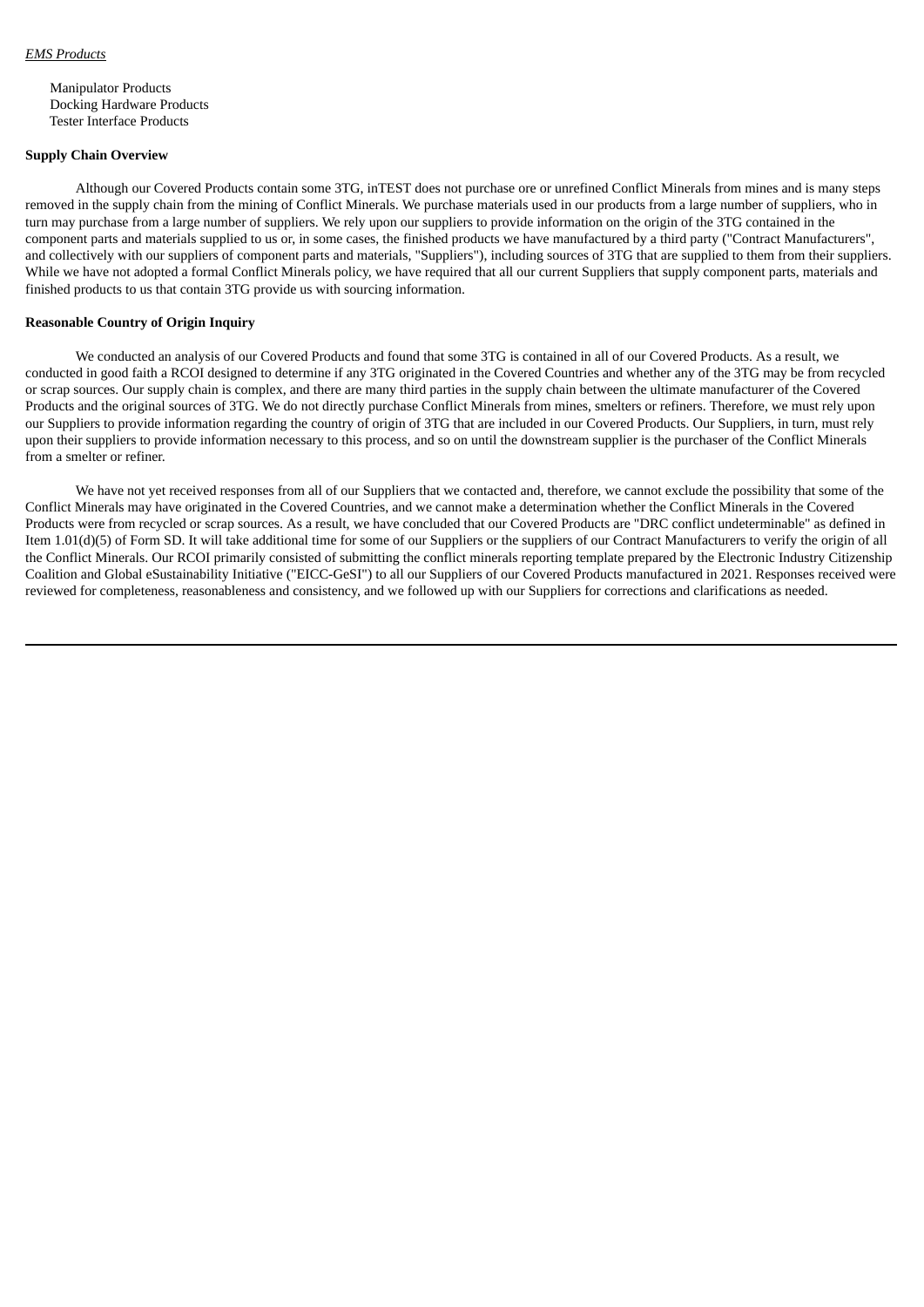### **Due Diligence Process**

Our due diligence processes, management, and measures were designed based upon the 2nd edition of The Organization for Economic Cooperation and Development ("OECD") Due Diligence Guidance for Responsible Supply Chains of Minerals from Conflict-Affected and High-Risk Areas (the "OECD Framework"), an internationally recognized due diligence framework. In accordance with the OECD Framework, our RCOI (described above) launched our Conflict Minerals due diligence with the communication survey to our Suppliers.

Our Conflict Minerals due diligence process includes: the establishment of cross functional teams made up of senior management and operational staff; communications to, and the engagement of, Suppliers; and due diligence compliance process and measurement, record keeping and follow up procedures. We have periodically reported to the Audit Committee of our Board of Directors with respect to our due diligence process and compliance obligations under the Rule.

The cross functional teams we established in each of our two product segments for 2021 consisted of subject matter experts from relevant functions such as purchasing, manufacturing and finance. These teams were responsible for implementing our Conflict Minerals due diligence process. These teams were supported by senior management, including the Chief Financial Officer, the General Manager of the EMS Products segment and the General Manager of the Thermal Products segment. These members of senior management are briefed about the results of our due diligence efforts on a regular basis to provide guidance and oversight.

With respect to the OECD requirement to strengthen engagement with suppliers, we conducted an outreach program with our Suppliers to inform them of the Rule. We reviewed, evaluated and logged the received Supplier responses to our RCOI. We created a follow-up process to identify and escalate any identified issues associated with non-responsive or problematic responses to our RCOI. Feedback from this process will be used to improve the future design of our Conflict Minerals due diligence process.

## **Identification and Assessment of Risks in the Supply Chain**

Because of our size, the breadth and complexity of our Covered Products, and the constant evolution of our supply chain, it is difficult to identify actors downstream from our direct Suppliers. During our 2021 analysis, we have identified 542 direct Suppliers of our Covered Products. We have relied upon these Suppliers' responses to provide us with information about the source of Conflict Minerals contained in the component materials supplied to us. Our direct Suppliers are similarly reliant upon information provided by their suppliers.

# **Design and Implementation of a Strategy to Respond to Identified Risks**

We will work with our Suppliers to move towards using component materials that originate from materials provided by Conflict-Free Smelter Program within a reasonable time frame. This time frame will be dependent upon the criticality of the specific component material and the availability of alternative suppliers.